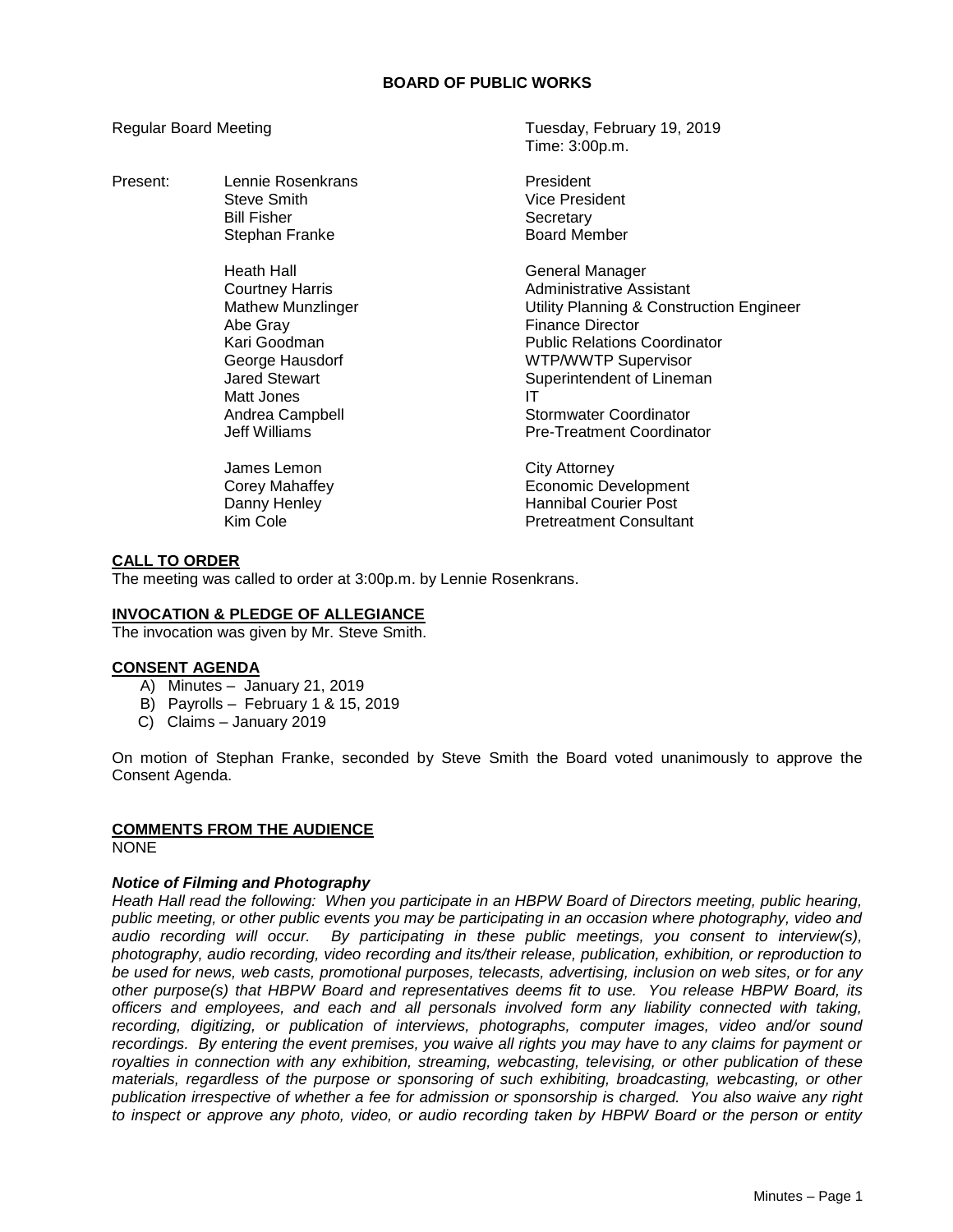*designated to do so by HBPW Board. You have been fully informed of your consent, waiver of liability, and release before participating in the HBPW event.*

# **GENERAL MANAGER & OPERATIONS REPORT**

Heath Hall reported follow up customer service training through MeasureX was held and focused on customer interaction over the phone. Mr. Hall noted MeasureX reported improvements and progress have been made since the initial companywide training in October 2018.

Heath Hall reported the "Proposition S" public education outreach began the first week of February and will continue through April 2<sup>nd</sup>. Mr. Hall noted the HBPW staff has visited three Hannibal Service Clubs and have two more to visit this week. There will be two public education meetings on March  $7<sup>th</sup>$  and March 28<sup>th</sup> at City Hall starting gat 6:30p.m.

Heath Hall reported Kari Goodman has been asked to join the American Public Power Association's Customer Connections Conference Committee. Mrs. Goodman will begin her work as Vice-Chair this spring 2019 and will be on the committee for two years.

Heath Hall reported outages were about average or slightly above average for the month of January.

Heath Hall reported there were 24 calls for the Water crew during the month of January with 12 of them being a frozen meter issue. Mr. Hall noted the most significant water leak during the month was on Bird and Levering causing several dozen customers to have issues with pressure loss during the repairs. Kari Goodman was able to notify customers on social media sites of the information within a couple hours of the leak.

Heath Hall reported the Sewer crew had one Sanitary Sewer Overflow (SSO) from the new bar screens at the Wastewater Treatment Plant (WWTP). Mr. Hall noted George Hausdorf is working on ways to prevent this from occurring again.

Heath Hall reported both the Water Treatment Plant (WTP) and WWTP are experiencing cold weather issues with equipment.

Heath Hall reported this month is the one year anniversary of the HBPW utilizing the mobile workforce for service orders, mapping, etc. for the field crew personnel. Mr. Hall noted the HBPW is now using videos, photos, vehicle inspection reports, and tree trimming reports, along with several other features. A utility from Austin, Minnesota will be visiting the HBPW later in the month for a couple of days to seek education and guidance since they are considering implementing the mobile workforce at their utility.

# **FINANCIAL REPORT**

Abe Gray presented the Board with the financial results for the month of January 2019, year to date results, and key financial ratios. Mr. Gray presented the Dashboard presentation to the Board as a review of Key Performance Indicators trailing the last six months.

#### **PROJECTS REPORT**

Mathew Munzlinger presented the Board with an updated progress report of ongoing projects. This includes projects from the Water System and Water Treatment Plant, as well as the Sewer System and Wastewater Treatment Plant. Mr. Munzlinger noted the progress of these projects and studies are acceptable and will continue as weather permits.

#### **OLD BUSINESS**

# **Hire Bond Rating Agency – Abe Gray**

Abe Gray reported an essential element of the Water Bond financing is to hire a ratings agency to 'rate' the Water Fund's ability to repay the bonds the HBPW will be selling. Mr. Gray noted the HBPW's financial advisor recommends that we hire S&P Global Ratings to rate the Water Fund debt. Though we do not know an exact dollar amount for their service at this time, it is estimated to be \$30,000 or less. Management requests that the Board retain S&P Global Ratings as our rating agency.

On motion of William Fisher, seconded by Stephan Franke the Board voted unanimously to hire S&P Global Ratings as the rating agency.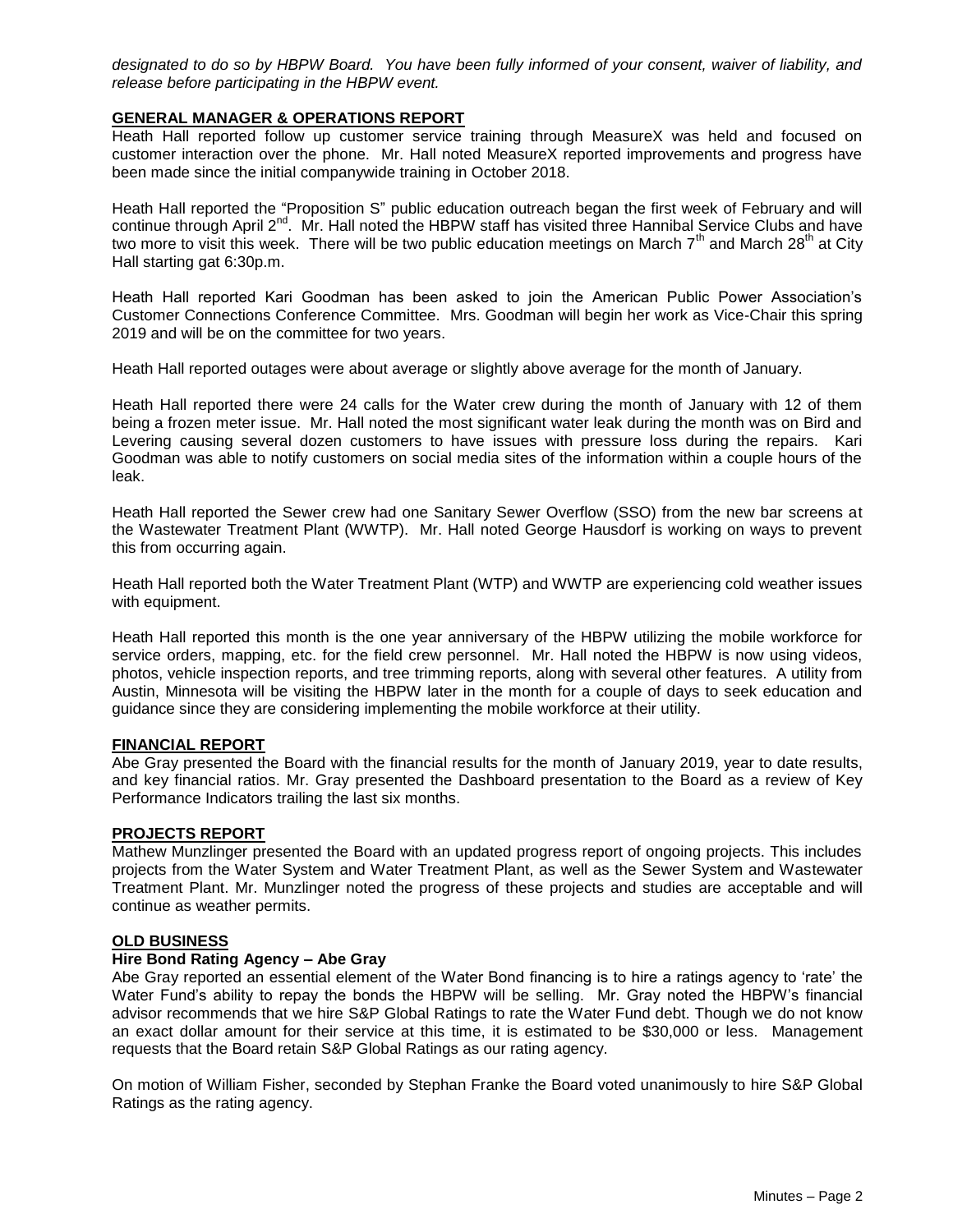# **Water Bond Financing Timeframe – Abe Gray**

Abe Gray presented the information regarding the updated timeframe for the sale of Water Bonds. Mr. Gray noted no action is required from the Board at this time, and there may be a need for a special board meeting later this spring and/or changes to meeting times to coincide with City Council dates related to actions taken to move the financing along timely.

# **NEW BUSINESS**

# **Updated Sewer Ordinances – George Hausdorf & Kim Cole**

George Hausdorf introduced Kim Cole, Environmental Consultant, who presented the updated Sewer Ordinance that were reviewed and required by the EPA and Missouri Department of Natural Resources (MDNR). Mrs. Cole has been collaborating with Jeff Williams on updating the ordinances since 2017, and recommended the Board make a motion for approval. Mrs. Cole noted the City Council will need to approve the ordinances that were presented as well.

On motion of William Fisher, seconded by Steve Smith the Board voted unanimously to endorse the updated sewer ordinances as presented.

# **Adopt the APPA Safety Manual – Heath Hall**

Heath Hall presented a copy of the 16<sup>th</sup> edition of the American Public Power Association's (APPA) Safety Manual. Mr. Hall noted MIRMA requires the HBPW adopt the manual and refer to it in the HBPW Safety Manual. Mr. Hall recommended adopting the APPA Safety Manual and all of the recommendations for electrical safety.

On motion of William Fisher, seconded by Stephan Franke the Board voted unanimously to adopt the APPA Safety Manual and all of the recommendations for electrical safety as presented.

#### **Company Vehicle Policy – Heath Hall**

Heath Hall reported the existing vehicle usage policy had not been updated from 2009 and was reviewed and recently updated. Mr. Hall noted he did research of other Missouri utilities and city policies finding several items to incorporate. Mr. Hall presented items that he added into the draft policy and noted he would be finalizing and issuing the policy soon to the HBPW staff.

#### **Needs Assessment and Master Plan Proposal from CMT – Heath Hall**

Mr. Hall reported the HBPW sent out a request for qualifications notice to three local engineering firms and placed an ad in the local paper looking for an engineer/architect to give long term plans for building upgrades and modifications. Mr. Hall noted after receiving and reviewing all qualified engineering firm applicants, Crawford, Murphy, & Tilley (CMT) was selected. With there being three main items in the scope of work including a Needs Assessment Report, Master Plan Document, & a Topographical Survey, the total is \$44,000.00. Heath Hall recommended approving all three items as presented.

On motion of Stephan Franke, seconded by William Fisher the Board voted unanimously to approve the Needs Assessment and Master Plan Proposal from CMT including the Topographical Survey for a total of \$44,000.00.

#### **WTP Chloramine Alternative Project Construction Engineering Modification – Matt Munzlinger**

Matt Munzlinger presented details of the modifications needed to the WTP Chloramine Alternative Project from Black & Veatch. The items included the Sodium Hypochlorite Storage Area was incorporated into the design of the new Granular Activated Carbon Facility, additional bench scale or pilot testing of GAC media, Black & Veatch will develop contract documents for long-term supply of GAC media, and Black & Veatch will expand the number of site visits during construction to provide part-time oversight of construction activities. Mr. Munzlinger noted he recommended approval for a total of \$288,600.00.

On motion of William Fisher, seconded by Steve Smith the Board voted unanimously to approve the WTP Chloramine Alternative Project Construction Engineering Modification for a total of \$288,600.00 as presented.

# **CITY ATTORNEY – PENDING MATTERS**

NONE